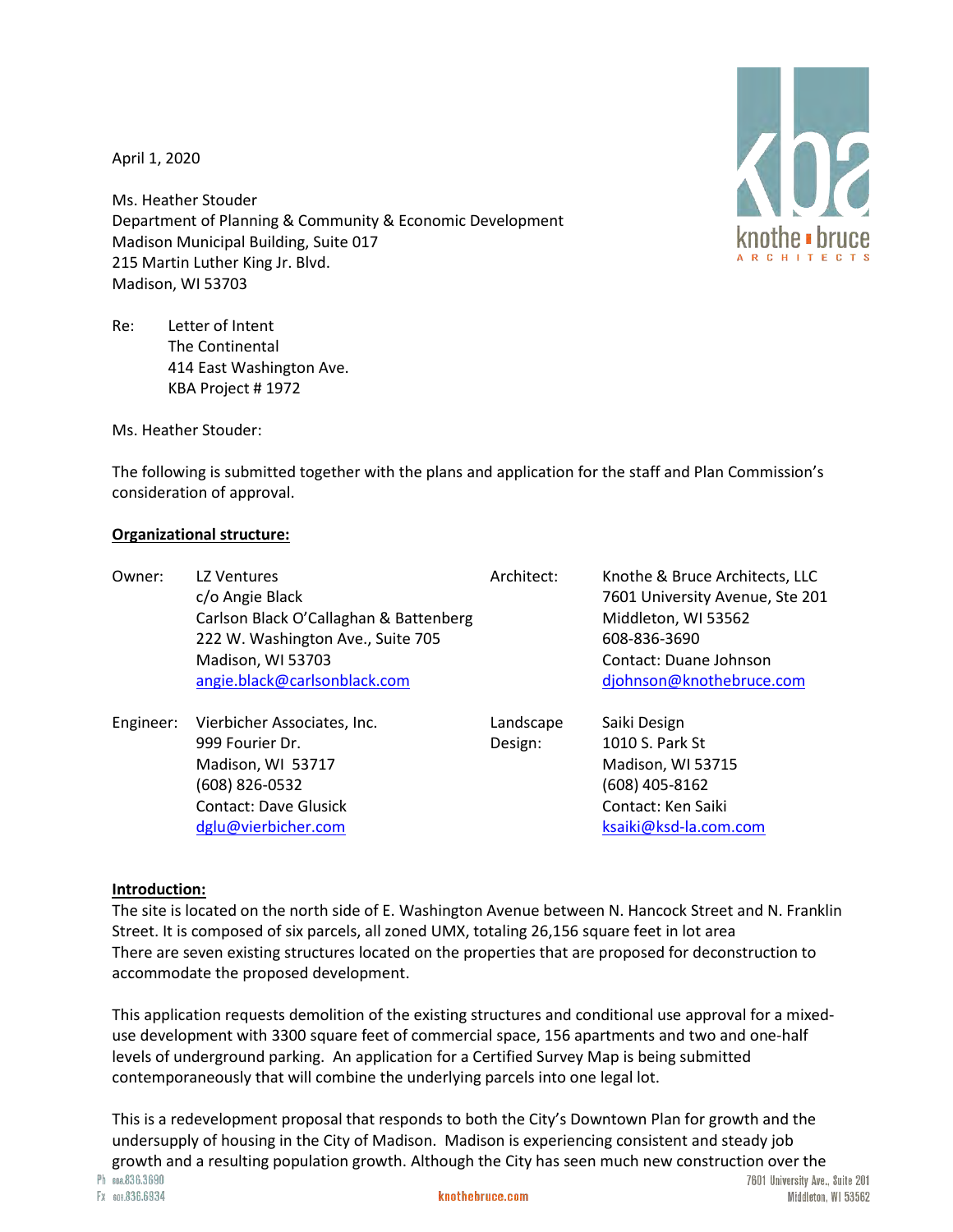Letter of Intent – Land Use 414 East Washington Ave. April 1, 2020 Page 2 of 5

past several years, vacancy rates continue to hover around 3%, signaling a significant undersupply of housing. This undersupply directly leads to rising rents and the increase in housing costs for all City residents.

#### **Downtown Plan**

The properties are within the boundaries of the City of Madison Downtown Plan adopted July 2012. The Plan was the product of 4 plus years of work including 125 group meetings with neighborhood and community groups, City Boards and Commissions, business owners and many other interested parties.

The Plan places the site within the Downtown Core which is recommended for the highest intensity of development within the city. One of the Plan's key recommendations is to accommodate future growth within the downtown. The Plan's Parcel Analysis Map identifies the site as an "underutilized site and/or obsolete building" and one of the sites for potential redevelopment to accommodate the City's growth for a 20-year horizon. The parcel analysis considered among other factors; parcel size, existing use, building condition, architectural character and land valuation.

The Downtown Plan also provides guidelines for building height and designates this site as a having a maximum building height of 10 stories, including a 2-story bonus height that is available in the Plan's Additional Height Area H. The additional height was specifically allowed to encourage taller buildings that provide continuity with the Capital Gateway Corridor while also providing the additional design flexibility to address the transition to the adjacent lower density neighborhood.

#### **Existing Structures and Proposed Deconstruction**

The site is currently occupied by six 2- and 3-story residences located at 9 N. Hancock St., 8 N. Franklin St., 12 N. Franklin St., 402-408 E. Washington Ave., 410 E. Washington Ave., 410 ½ E. Washington Ave. The site also contains a commercial building located at 414 E. Washington Ave. The residential buildings were constructed between 1866 and 1907 and the commercial property was constructed in 1924.

The residential buildings have been used for student and non-student rentals for many decades, since as early as the 1920's. The properties uniformly exhibit a lack of maintenance and given the decades of disinvestment in the properties, the buildings are in poor condition. In an attempt to maintain economic viability, the buildings original floor plans have changed, and rooms repurposed without consideration for the architectural features of the buildings. Currently many of the "apartments" are single bedrooms with very limited kitchen facilities where residents must share a small single occupant bathroom located off a common hallway. The buildings are energy inefficient, do not meet current building and fire safety codes and have simply outlived their useful life.

The existing buildings are not within a historic district or designated as local or national Landmarks. However, given the age of the structures an architectural and historical study of the existing buildings was commissioned. The report has been delivered to Heather Bailey, City of Madison Preservation Planner and is available on the City's Legistar. The conclusion of that study was that the buildings lack historic significance and architectural integrity.

Given that the buildings are not historically or architecturally significant and that the Downtown Plan recommends the properties for redevelopment, and that the proposed redevelopment is consistent with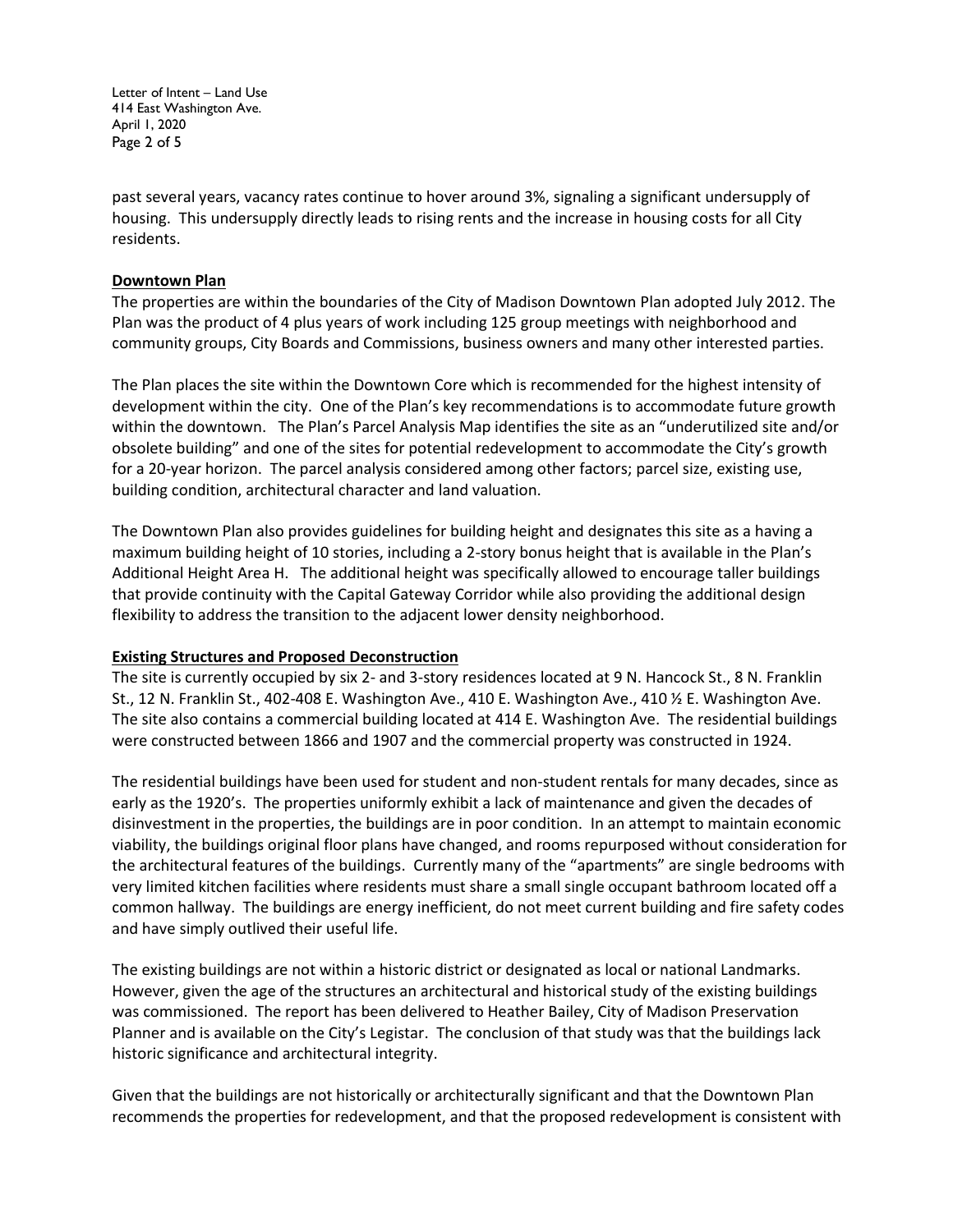Letter of Intent – Land Use 414 East Washington Ave. April 1, 2020 Page 3 of 5

the underlying zoning and City plans, it is our opinion that the that the standards for demolition can be met.

### **Existing Environmental Contamination**

The site includes the property at 414 E. Washington which has been operating as a dry cleaning facility since 1942. The current owners, Klinke Cleaners, use the property only as a drop-off and pick-up facility. However, prior operations included the use of a dry cleaning solvent, PCE (perchloroethylene), which has contaminated the soils beneath the site. A PCE impacted groundwater plume has previously been identified as extending from the property and extending to the north and northeast. The site is considered closed by the WDNR but the concentrations of PCE remain above regulatory standards.

Redevelopment of the site will require that the site and groundwater be remediated to meet current environmental regulations. This is an added health benefit to the neighborhood and City.

### **Project Description:**

The proposed development is a 6 and 10 story mixed-use building with 156 apartments, 3300 square feet of commercial space, and two and one-half levels of below grade parking. The apartments are designed to meet the needs of a wide range of downtown residents with a mix of studio, one- and two-bedroom apartments ranging in size from 500 square feet to 1800 square feet. The commercial spaces are designed for neighborhood commercial or restaurant use.

Parking for 147 cars is provided below grade for the residential and commercial tenants. Public parking for patrons and guests is available primarily along E. Washington Avenue as well as N. Hancock and N. Franklin. Adequate parking is provided on-site and the proposed redevelopment will not be requesting residential parking permits.

Vehicular circulation was designed to minimize the traffic impacts resulting from the redevelopment. The traffic pattern takes advantage of the one-way traffic of both N. Hancock (southbound) and N. Franklin St. (northbound) directing all of the traffic to and from E. Washington Avenue. In addition, the project is well located to take advantage of a range of alternative transportation options. Major employment and entertainment destinations are within walking distance of the site and the Capital Square is less than 4 blocks away. East Washington Avenue accommodates 10 weekday Madison Metro route lines and a future BRT (Bus Rapid-Transit) line, and the full range of Metro's routes are available from the Capital Square. Bicycle routes are equally convenient with easy access to the bike route network including the Mifflin Street bicycle boulevard and the Capital City Trail.

The building is U-shaped, creating an interior courtyard and defining and activating the public right-ofway. The streetscapes are activated with commercial frontage, a large entry plaza and lobby, and individual apartment entries. The generous building setbacks allow room for well-designed urban yards adjacent to the public sidewalk.

The building is designed as a collection of three separate building forms. The long side of the building facing East Washington Avenue is a traditionally designed apartment building, 10 stories in height, with a pitched mansard roof. The building is symmetrical, composed of three bays with the outer two bays terminated by a gabled roof dormer. At the street level, the central bay features an expansive entry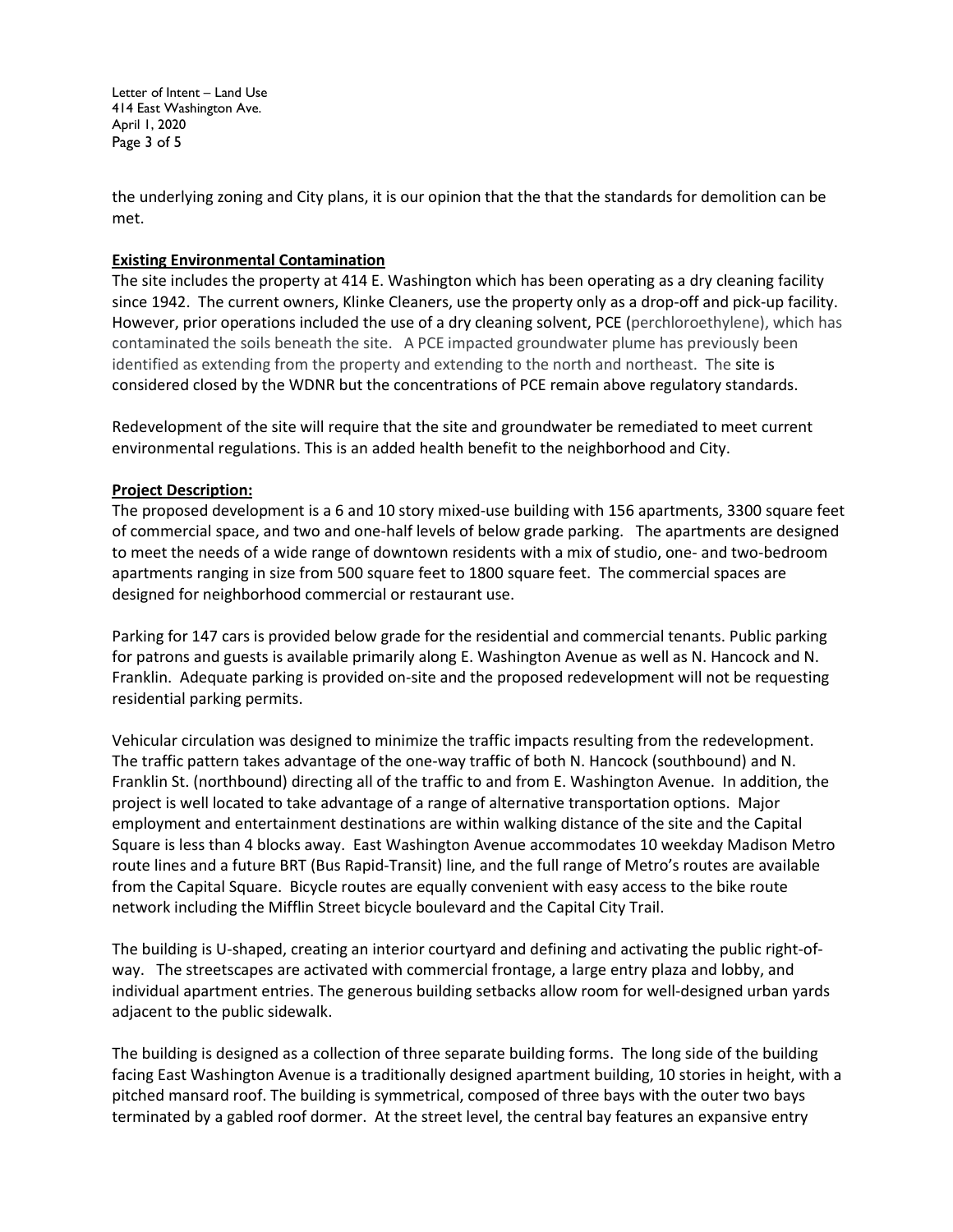Letter of Intent – Land Use 414 East Washington Ave. April 1, 2020 Page 4 of 5

plaza leading to the building's main entry and lobby. The two individual wings of the building facing N. Hancock Street and N. Franklin St. are 6 stories in height and feature flat roofs. The three separate building masses are further varied by brick color, window fenestration and architectural detail to reinforce an urban residential scale appropriate for the location.

The architectural design references the design of traditional urban apartment buildings. The exterior material palette is simple and clean; using brick on the upper levels and a simulated cut limestone at the base of the building. Subtle masonry detailing accentuates the architecture throughout the façade. Although generously sized windows are used on all sides of the building, large glass expanses and curtain walls are avoided in favor of traditional punched window openings.

The building features extensive indoor amenities and the building rooftops are used to provide ample outdoor spaces for residents. At the street level a generous entry lobby leads to a central courtyard with a landscaped terrace. The seventh floor includes a large community room, exercise facility, a swimming pool, and a landscaped roof terrace for small social gatherings and outdoor grilling. The uppermost roof deck provides additional opportunities for social interaction, outdoor seating with views to Lake Mendota, and a pet relief area.

## **Bonus Height Standards**:

There are four standards that must be met to achieve the bonus height as enumerated in the City zoning code section 28.183(6)(a).14. Those standards are summarized below along with a discussion of how the proposed development meets those standards.

- a. The excess height is compatible with the existing or planned character of the surrounding area: The project height is consistent with the planned height of the surroundings. The proposed building's height on the north side of the site matches the 6-story height proposed by the Downtown Height Map for the neighboring properties to the north. The proposed building's 10 story height along East Washington is consistent with the downtown height recommendations of 8- plus 2-stories for the adjacent blocks east and west side of the subject site.
- b. The excess height allows for a demonstrated higher quality building:

The proposed design meets the intended goals of Additional Height Area H that encourages taller buildings that provide continuity with the Capital Gateway Corridor while also providing the additional design flexibility to address the transition to the adjacent lower density neighborhood. Rather than having an 8-story building placed across the entire site, the bonus height gave the development team the ability to transition the height from 6 stories on the north side to 10 stories along East Washington Ave. The bonus height also allows for an increase in the building setbacks resulting in well landscaped yards along all three streets. In addition, the bonus height allows for the use of high-quality materials throughout the exterior of the building and an extensive amenity package for residents.

- c. The scale, height and mass of new buildings complement and positively contribute to the setting of any landmark buildings within or adjacent to the project: This standard is not applicable as there are no landmark buildings within or adjacent to the project.
- d. There are no negative impacts on the priority viewsheds: The viewsheds up and down East Washington Avenue are not negatively impacted as demonstrated by our viewshed studies.